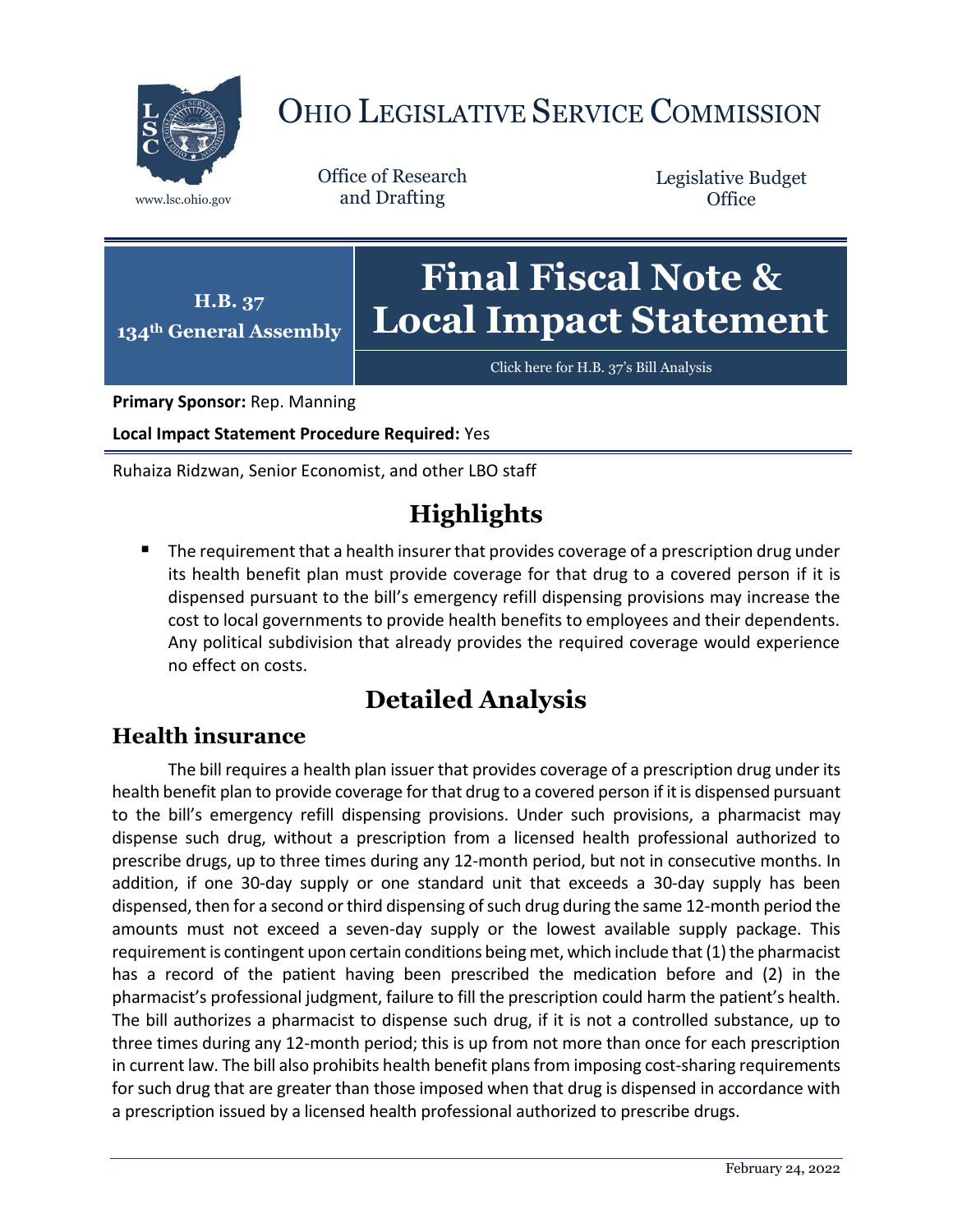The bill specifies that the requirements apply to health benefit plans as defined in section 3922.01 of the Revised Code.<sup>1</sup> The bill applies to health benefit plans that are delivered, issued, modified, or renewed on or after the effective date of the bill. The bill includes a provision that exempts its requirements from an existing law requirement related to mandated health benefit bills. 2

#### **Fiscal effect**

The requirements under the bill have no fiscal impact on the state's health benefit plans, according to a Department of Administrative Services official. However, they may increase costs to local governments' health benefit plans. Any increase in prescription drug coverage to such plans would increase costs to local governments to provide health benefits to employees and their dependents. If some local government plans already provide the required coverage for such drug purchases, the bill would not affect their costs. LBO staff are unable to quantify the bill's fiscal impact on local governments due to lack of information related to prescription coverage under their employee health benefit plans.

Though data limitations do not allow a reliable estimate of the magnitude of the potential increase in costs for local governments, available data do allow the development of an illustrative example that suggests that the costs to local governments may exceed \$1 million per year statewide. The Centers for Disease Control and Prevention (CDC) estimates that approximately 10.5% of the U.S. population has diabetes; this estimate includes some who are not aware they have it.<sup>3</sup> Applying this percentage to the estimated Ohio population in 2020 of 11.7 million, approximately 1.2 million Ohioans may have diabetes (including some who may not yet have been diagnosed with the disease). Based on data from the 2018 American Community Survey (ACS), published by the U.S. Census Bureau, approximately 59.1% of Ohioans received health insurance coverage through their employer, suggesting that approximately 709,200 Ohioans may have diabetes who are also covered by health insurance offered through their employer. Recent (i.e., 2019) estimates from the U.S. Bureau of Labor Statistics (BLS) were that 4.1% of the Ohio nonfarm workforce were employed by local government (not including those employed by an educational institution or a local government hospital), and 5.2% were employed in local government education. Applying these percentages to the 709,200 estimate above, the number of Ohioans with diabetes that are covered by a health plan sponsored by a county, municipality, or township may be about 28,981, and the number covered by a school district-sponsored health plan may be about 36,698. Retail prices for insulin medications vary considerably, ranging up to \$950 per vial in one source that LBO found. For illustrative purposes, if it is assumed that a

 $\overline{a}$ 

<sup>&</sup>lt;sup>1</sup> Section 3922.01, not in the bill, defines a health benefit plan as a policy, contract, certificate, or agreement offered by a health plan issuer to provide, deliver, arrange for, pay for, or reimburse any of the costs of health care services.

 $2$  Under current law, no mandated health benefits legislation enacted by the General Assembly may be applied to sickness and accident or other health benefits policies, contracts, plans, or other arrangements until the Superintendent of Insurance determines that the provision can be applied fully and equally in all respects to employee benefit plans subject to regulation by the federal Employee Retirement Income Security Act of 1974 (ERISA) and employee benefit plans established or modified by the state or any political subdivision of the state.

<sup>&</sup>lt;sup>3</sup> National Diabetes Statistics Report, 2020.